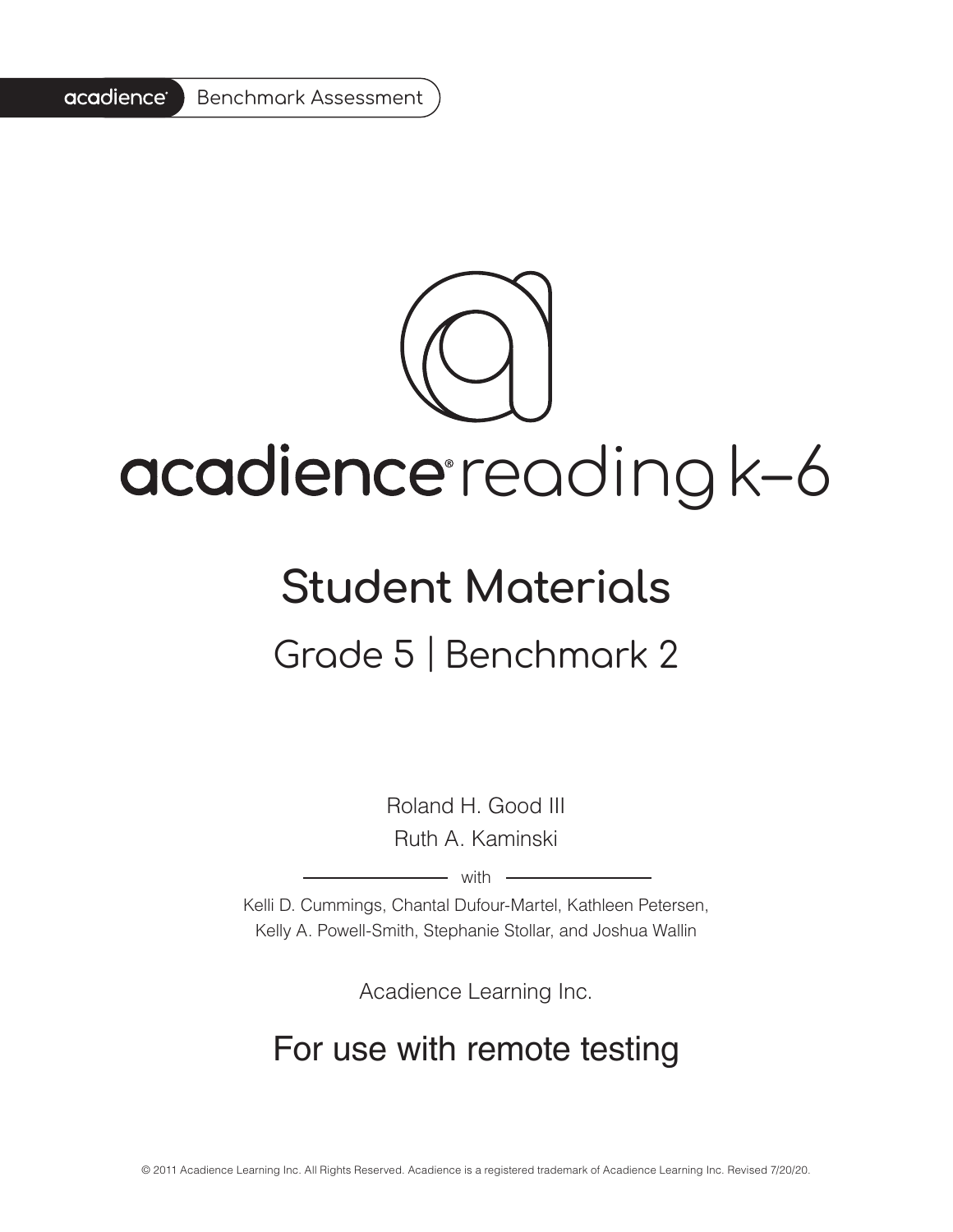#### **A Genius at Work**

The boy was seven years old and starting school for the first time. He was the only son of a poor family who lived in what is now part of Germany. To look at this child, he seemed like an ordinary boy; however, he had an amazing talent in math and science. In fact, he would go on to become one of the most important mathematicians in the world.

 The boy's name was Carl Gauss. He reportedly was able to calculate in his head by the time he was three years old. The youngster was so good in math that he corrected mistakes that his father made when computing the family budget.

 Carl also showed his superior abilities in math at school. One time, his teacher asked the students to add the list of numbers from one to one hundred. The teacher thought that this would take the students a long time. To his surprise, young Carl arrived at the correct answer almost instantly. The boy explained that he had found a clever way to pair the numbers that allowed him to turn the problem into a simple multiplication calculation. He could use this method to add a long string of numbers very quickly.

 Carl's mother and father had different views about their son's education. His father was a mason who built things with brick and stone. Carl's father wanted Carl to become a mason, too. The boy's mother, though, strongly supported Carl's schooling in math and science because she realized that he had a special talent in these areas. Carl continued his studies in math and science and went on to make many important discoveries. Some of his first discoveries were made while he was still a teenager.

 Carl Gauss became known throughout the world as the "Prince of Mathematicians." Although he lived long ago, his keen understanding of math continues to have a remarkable influence on the field of math today.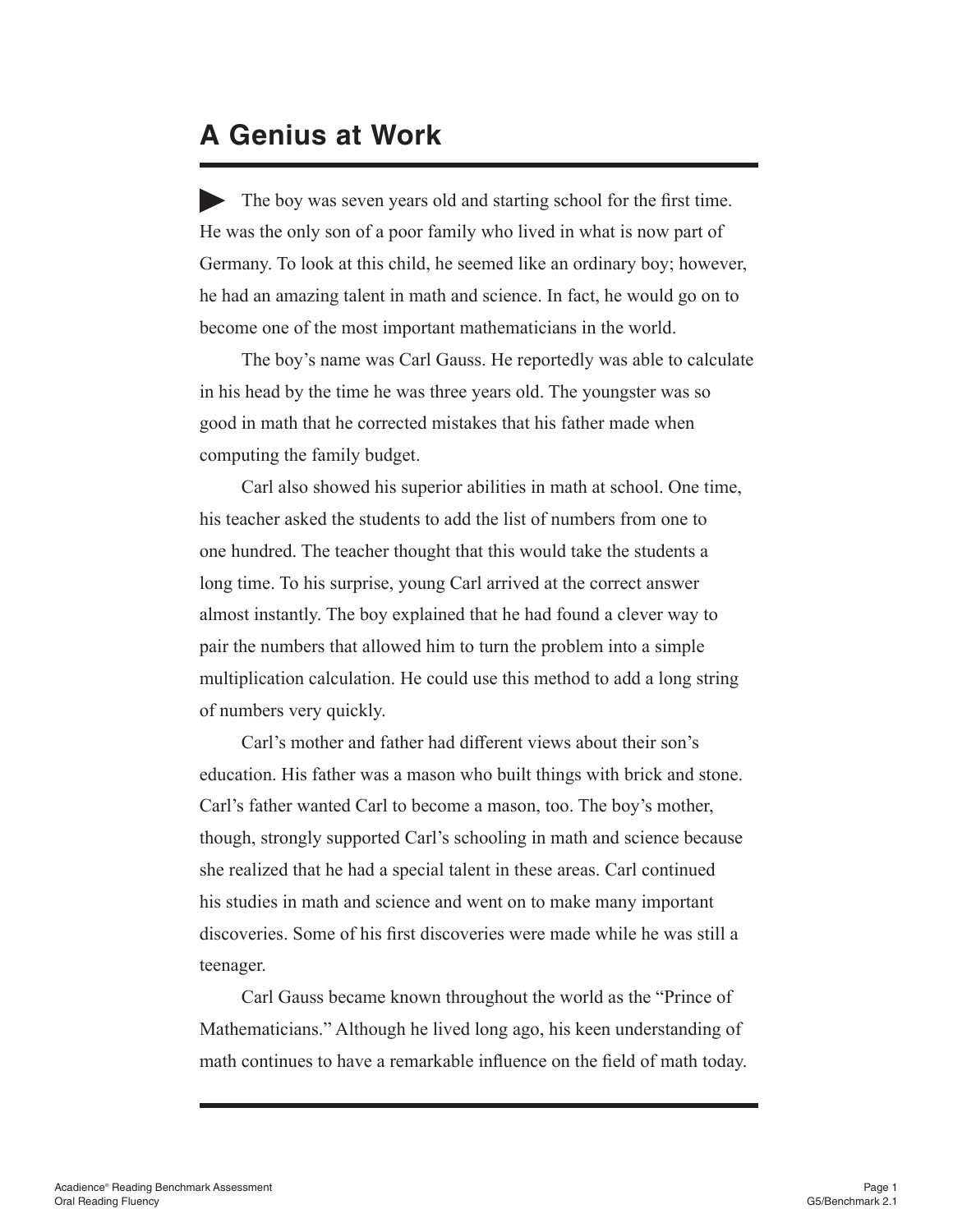#### **A Special Song**

The boy searched through the pieces of bamboo that his mother had cut. He ran his hands over numerous pieces to know what each would feel like when he held it. He narrowed down his choice to three pieces. He looked down the hollow centers of those pieces. Finally, he picked the one that he thought would make the best flute.

 As Zachary presented the piece of bamboo to his mother, she admired his selection. She proceeded to turn the bamboo into a flute with six perfect holes in a straight line and a hole for the mouth. She provided some special oil, which her son gently applied to his fabulous new instrument.

 Zachary anticipated making lovely melodies with his flute. He pressed the instrument firmly against his lips and blew into it with a deep breath. He made a sharp squealing noise, which caused him to giggle. Mama smiled and instructed him to blow with a gentle, even breath. She showed him how to cover the holes with his fingertips. Mama explained that he could play various notes by doing this. Zachary experimented and was thrilled to hear how the different notes sounded.

 Every afternoon Zachary practiced playing his flute. He was delighted to make up little songs, but he wanted to do something special to express his appreciation to his mother for making this musical instrument. He remembered her favorite song and figured out for himself how to play it. Then, one day, while Mama was washing the dinner dishes, he asked if he could perform something special. She turned off the faucet and stood by the sink as Zachary grasped his flute and began to play. She was captivated by her favorite song, which was more beautiful than she had ever heard it before. When the music had concluded, Mama walked over to her son and gave him an enormous hug.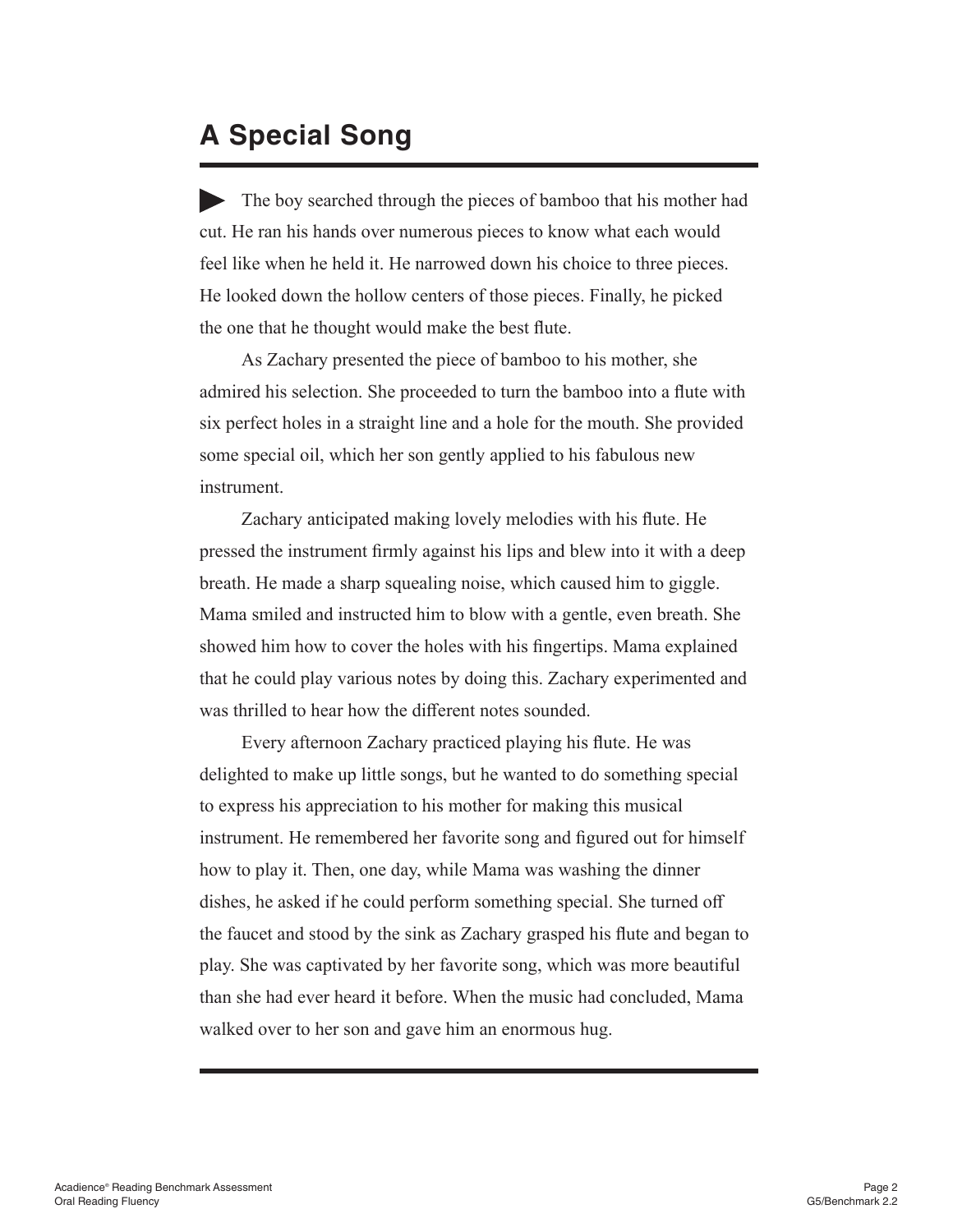#### **The Chunnel**

 The body of water between France and Britain is called the English Channel. If you want to cross from one side of the English Channel to the other, there is no bridge you can cross. Instead, you can take a train through an underwater tunnel. This channel tunnel is known as the Chunnel.

 The Chunnel consists of three tunnels that allow trains to run under the water from one side of the channel to the other. Trains that carry people and goods use the two outer tunnels. The middle tunnel is smaller than the other two tunnels. It is used for ventilation and to make sure maintenance and emergency vehicles can reach the other tunnels.

 The Chunnel was dreamed of long before it was finally built. More than two hundred years ago, an engineer first talked about building a tunnel under the English Channel. He believed that people could travel in carriages drawn by horses through the tunnel. The tunnel would have oil lamps since they did not have electric lights back then. He imagined an island in the middle, where people could change to fresh horses. Over the years, many people drew up plans for the tunnel. Although one attempt at digging was made, none of the early plans ever made it to completion.

 Almost forty years ago, construction work finally began on what would become the Chunnel. The governments of England and France soon became worried about how much money the tunnels would cost, though, and in less than a year, the work was stopped.

 It took a long time before the building project was resumed. Numerous construction companies worked on the big project. It took seven years, but finally the tunnels were completed and trains traveling at very high speeds were allowed to use them. Today, people enjoy traveling through the Chunnel, which is the world's second longest underwater tunnel.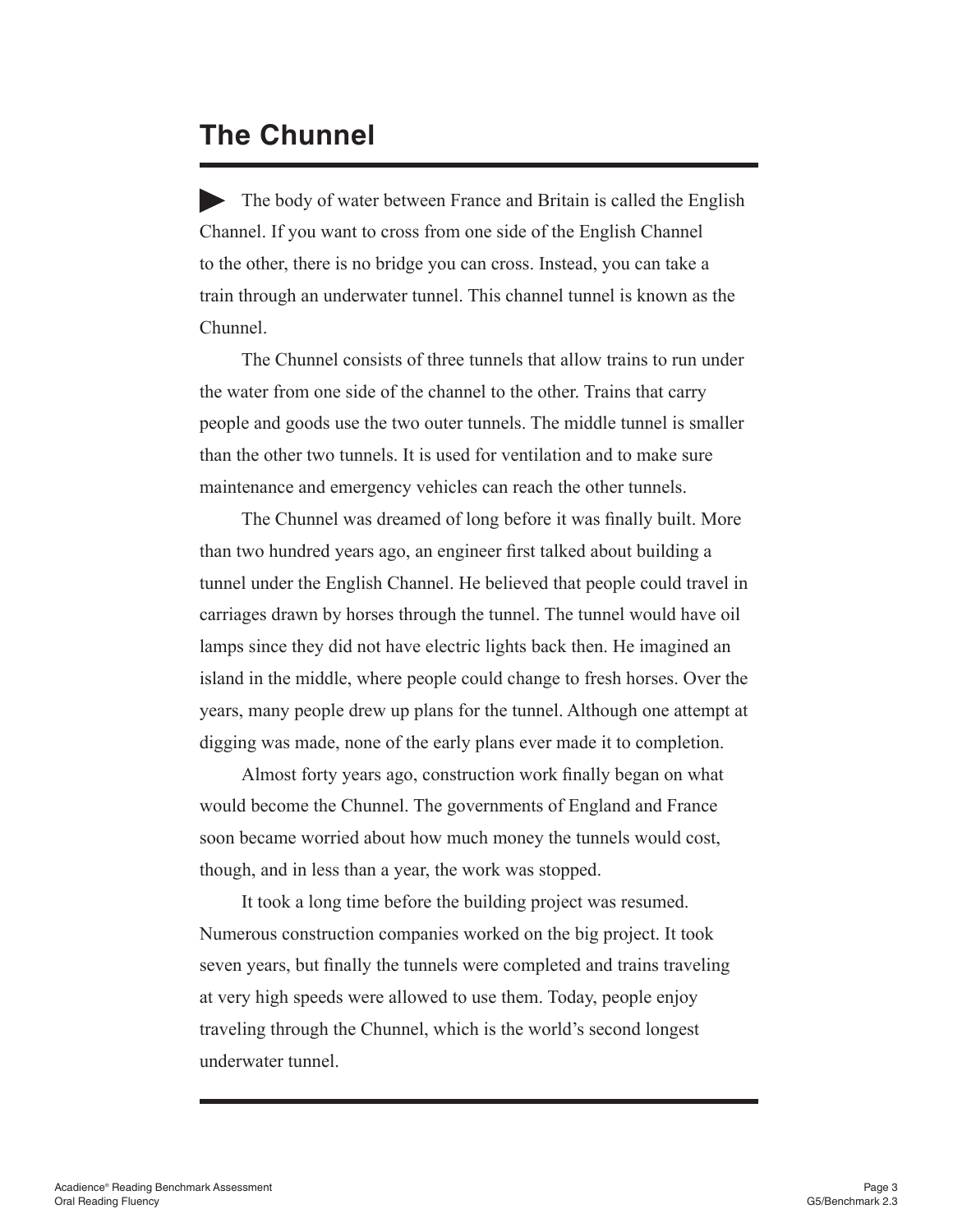#### acadience®

## **2**

Name: \_\_\_\_\_\_\_\_\_\_\_\_\_\_\_\_\_\_\_\_\_\_\_\_\_\_\_\_\_\_\_\_\_\_\_\_\_\_\_\_\_\_\_\_\_\_\_\_\_\_\_\_\_\_\_\_\_\_\_\_\_\_\_\_\_\_\_\_\_\_\_\_\_\_\_\_\_\_\_\_\_\_\_\_\_\_\_\_\_\_\_\_\_\_\_\_\_\_\_\_\_\_\_

#### Practice 1

|                                                                   | home |  |
|-------------------------------------------------------------------|------|--|
| After playing in the dirt, Sam went   summer   to wash her hands. |      |  |
|                                                                   | was  |  |
|                                                                   |      |  |

#### Practice 2

| On her way home, she   sleep | chair<br>saw | an ice cream truck. |
|------------------------------|--------------|---------------------|
|------------------------------|--------------|---------------------|

|                               | STOP |
|-------------------------------|------|
| $\mathbf{C}$ : $\blacksquare$ |      |
| l: I                          |      |
| AS: ____                      |      |

#### **G5/Benchmark 2**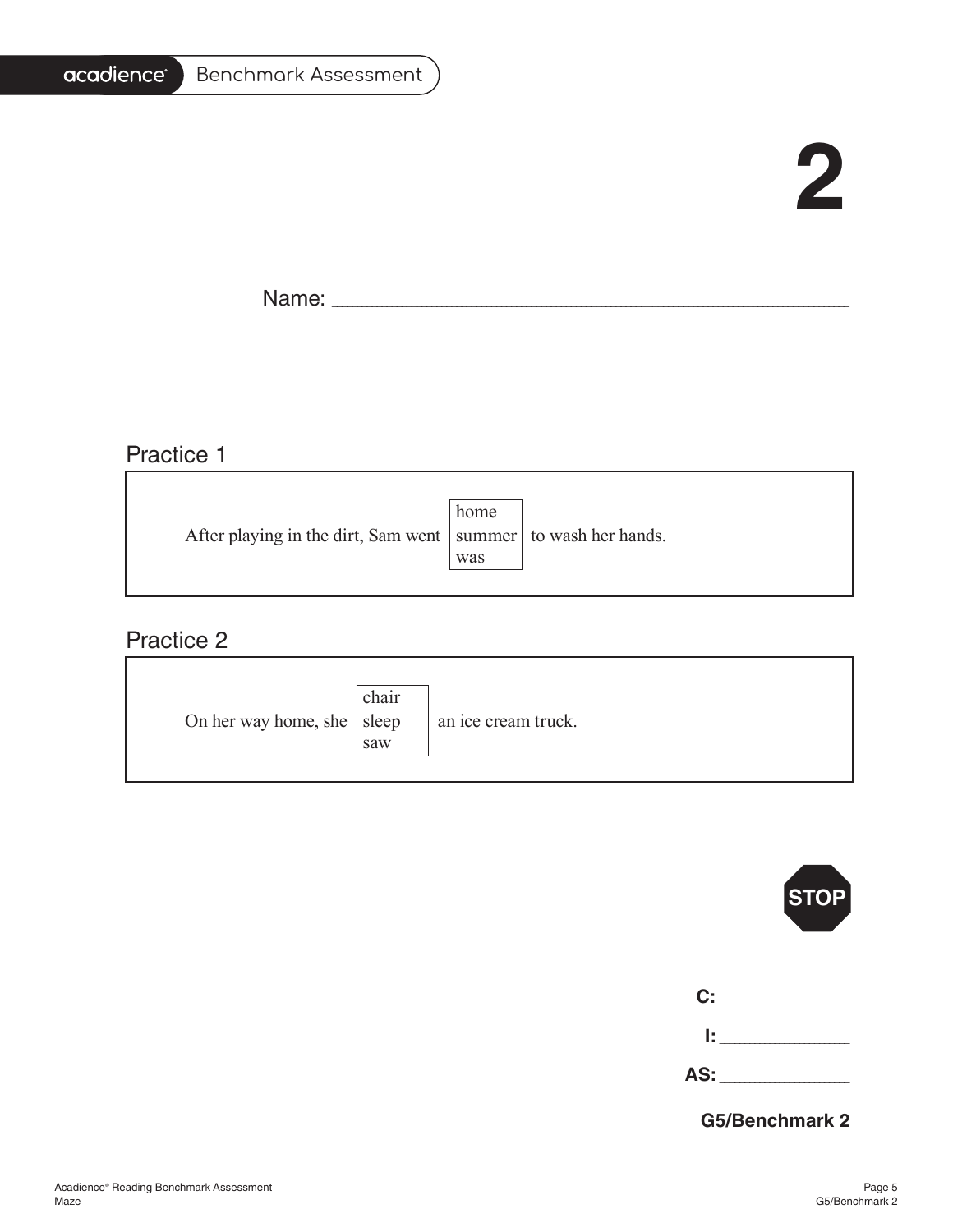#### Theatre for the Whole Community At times, success can come in a way you never would have expected. When Jose Gonzalez and Danielle Malan theatre produced third their first play in Portland, Oregon, they didn't new went think it would be the first step includes that would lead to their own then company some ideas . At the time, the two knew little center about producing still a play. Danielle was a related costumer first , and Jose was a scene designer, and they hoped tries arts only to attract the notice of have some time of the other theatres in the |include|. They didn't know that, twenty-five years | later than city next local , they would be at the head of a readings known group that helps bring Latino culture to the theatre head did , and the arts to the Latino main spring community . That first play that they put on company together share didn't help them get known around many notice town , but it did help them see that they help success | producing their own shows. They began to | imagined | many more liked stage lines plays, and formed the Miracle Theatre Group. They then grown cultural went on to found the city's Ancient Greek Theatre Festival. They companies would produced continue to produce Greek plays for seven often are years. At the same time, Jose is group's he missed the culture of the American Southwest. He andfound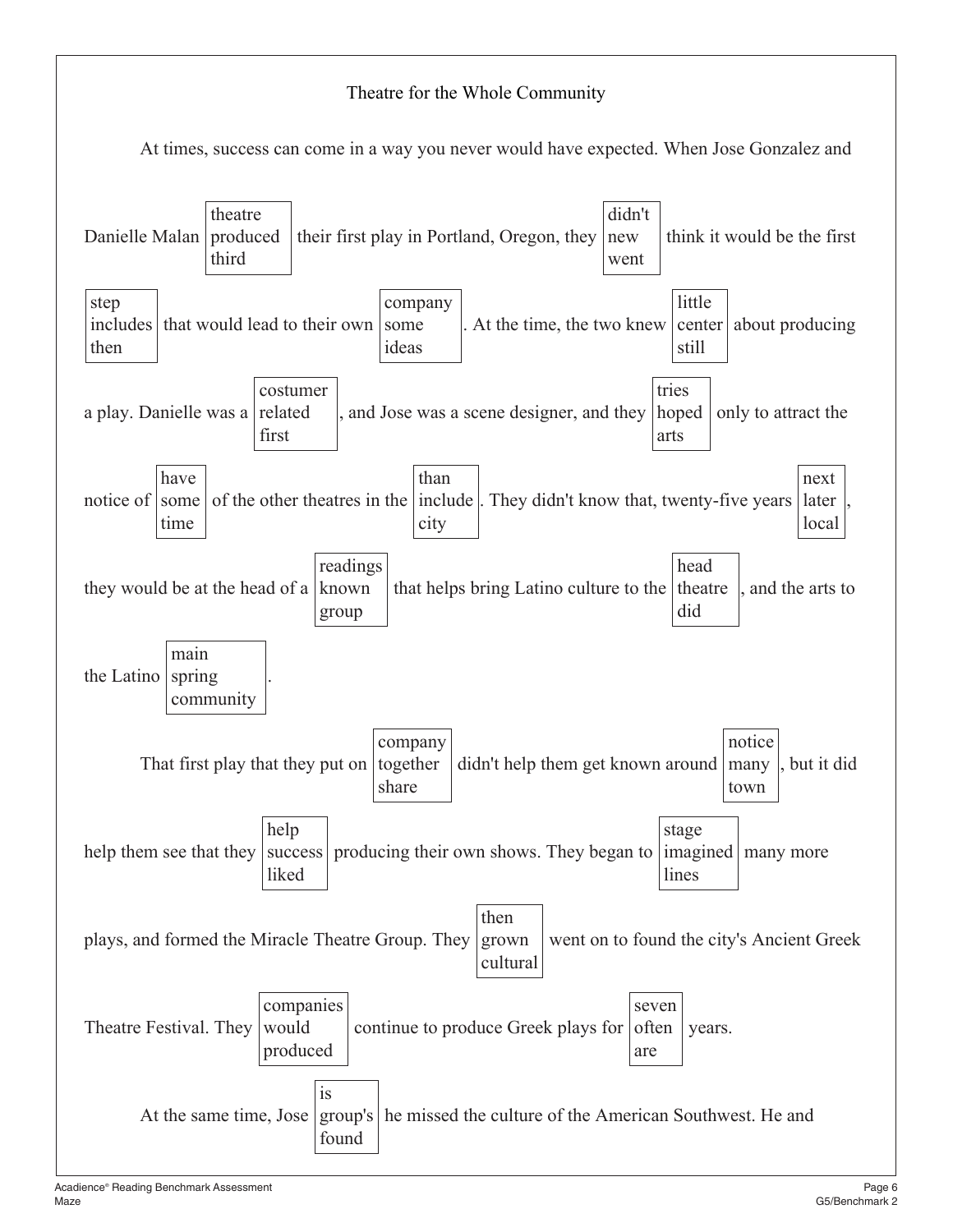